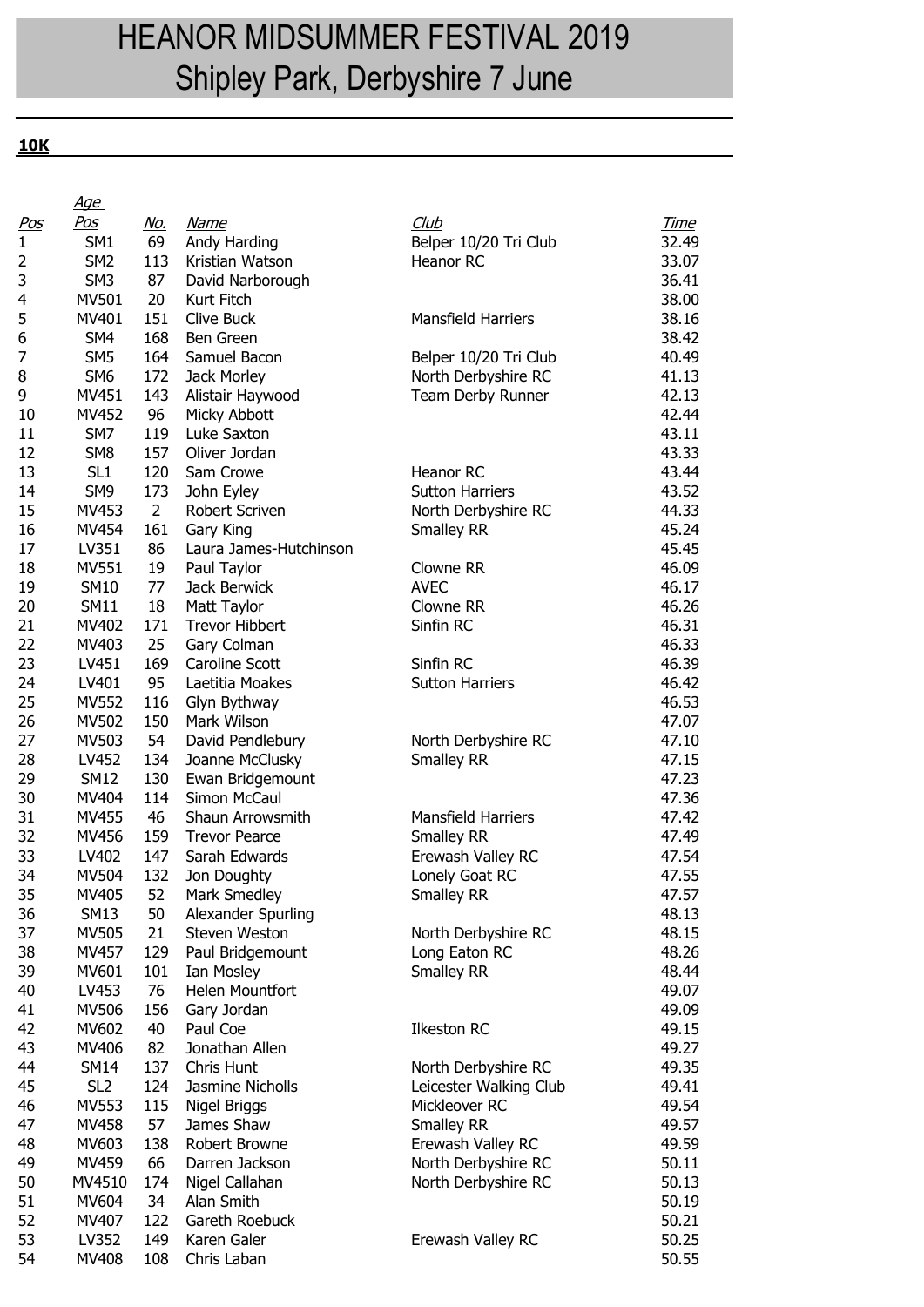| 55  | MV4511          | 167 | Anthony Marchant        | Belper 10/20 Tri Club      | 51.16 |
|-----|-----------------|-----|-------------------------|----------------------------|-------|
| 56  | <b>SM15</b>     | 166 | <b>Timothy Drinkall</b> | Derwent                    | 51.36 |
| 57  | LV501           | 136 | Susan Bignall           | <b>Smalley RR</b>          | 51.40 |
| 58  | MV409           | 51  | Chris Chambers          | Smalley RR                 | 51.42 |
| 59  | <b>SM16</b>     | 73  | <b>Brett Goacher</b>    | Smalley RR                 | 51.44 |
|     |                 |     |                         |                            |       |
| 60  | LV502           | 36  | Janet Lawn              | Smalley RR                 | 51.49 |
| 61  | <b>MV554</b>    | 139 | Dean Rowland            |                            | 52.03 |
| 62  | LV353           | 45  | Priya Agheda            | Smalley RR                 | 52.23 |
| 63  | MV555           | 67  | Jeremy Marler           | <b>Smalley RR</b>          | 53.38 |
| 64  | SL <sub>3</sub> | 127 | Paige Wainwright        |                            | 53.42 |
|     |                 |     |                         |                            |       |
| 65  | <b>SM17</b>     | 126 | <b>Francisco Gomez</b>  |                            | 53.42 |
| 66  | MV605           | 99  | Keith Boyes             |                            | 53.45 |
| 67  | MV606           | 148 | Michael Watson          | <b>Steel City Striders</b> | 53.46 |
| 68  | MV556           | 88  | Andy Wright             | Kimberley Striders         | 53.54 |
| 69  | LV454           | 111 | Jackie Testro           |                            | 54.14 |
|     |                 |     |                         |                            |       |
| 70  | MV4512          | 75  | Scott Ufton             |                            | 54.20 |
| 71  | SL <sub>4</sub> | 93  | Amy Bythway             |                            | 54.27 |
| 72  | MV4513          | 175 | Martin Lynas            |                            | 54.27 |
| 73  | LV455           | 135 | Tina Hughes             | Smalley RR                 | 55.23 |
| 74  | MV701           | 144 | Graham Clarke           |                            | 55.39 |
|     |                 |     |                         |                            |       |
| 75  | <b>SM18</b>     | 128 | Steven Barker           | Team Derby Runner          | 55.54 |
| 76  | MV4010          | 131 | Daniel McDonald-Junor   |                            | 55.54 |
| 77  | LV354           | 31  | Megan Gregory           |                            | 55.58 |
| 78  | LV403           | 121 | Martine Roebuck         |                            | 56.22 |
| 79  | LV404           | 92  | Steph Hart              | Long Eaton RC              | 56.50 |
|     |                 |     |                         |                            |       |
| 80  | MV4514          | 158 | James Codling           |                            | 56.55 |
| 81  | LV405           | 146 | Nicola Photiou          | Erewash Valley RC          | 57.17 |
| 82  | MV507           | 106 | Tim Wilson              |                            | 57.36 |
| 83  | SM19            | 74  | Alan Bailey             | <b>Smalley RR</b>          | 57.48 |
| 84  | MV4515          | 13  | Jason Hughes            | <b>Smalley RR</b>          | 57.49 |
| 85  | MV4516          | 47  | Paul Heappy             | <b>Smalley RR</b>          | 58.12 |
|     |                 |     |                         |                            |       |
| 86  | LV456           | 97  | Vanessa Wragg           |                            | 58.25 |
| 87  | MV4517          | 37  | Paul Barlow             | <b>Smalley RR</b>          | 58.38 |
| 88  | LV355           | 141 | Marie Grebby            |                            | 58.39 |
| 89  | LV457           | 89  | Anita Hicks             |                            | 58.39 |
| 90  | <b>SM20</b>     | 153 | <b>Stephen Matthews</b> |                            | 58.44 |
| 91  | LV356           | 102 | Emma Spence             |                            | 58.49 |
| 92  | MV607           | 58  | Andy Williams           |                            | 58.56 |
|     |                 |     |                         |                            |       |
| 93  | MV4011          | 28  | <b>Rick Freer</b>       |                            | 59.16 |
| 94  | SL <sub>5</sub> | 27  | Amy Freer               |                            | 59.35 |
| 95  | SL <sub>6</sub> | 80  | Mia Barber              |                            | 59.37 |
| 96  | LV406           | 125 | Nicki Nicholls          | Huncote Harriers           | 59.57 |
| 97  | LV458           | 79  | Lindsay Barber          |                            | 60.07 |
| 98  | LV503           | 142 | Louise Birks            | Smalley RR                 | 60.24 |
|     |                 |     |                         |                            |       |
| 99  | LV357           | 71  | Ali Robertson           |                            | 60.29 |
| 100 | SL7             | 62  | Jodie Hurt              |                            | 60.33 |
| 101 | LV358           | 152 | Catherine Brogdale      | <b>Mansfield Harriers</b>  | 60.34 |
| 102 | LV459           | 14  | Clair Hughes            | <b>Smalley RR</b>          | 60.50 |
| 103 | LV551           | 68  | Elizabeth Marler        | <b>Smalley RR</b>          | 60.50 |
| 104 | LV4510          | 11  | Stephanie Parker        | <b>Smalley RR</b>          | 61.01 |
|     |                 |     |                         |                            |       |
| 105 | <b>SM21</b>     | 5   | <b>Steve McDonald</b>   | <b>Smalley RR</b>          | 61.09 |
| 106 | SL8             | 3   | Emma Richards           | Smalley RR                 | 61.11 |
| 107 | LV504           | 16  | Denise Pudner           |                            | 62.00 |
| 108 | LV505           | 55  | Dawn Pendlebury         | North Derbyshire RC        | 62.04 |
| 109 | LV407           | 94  | Shelley Hemsley         |                            | 62.11 |
| 110 | <b>MV508</b>    | 154 | Michael Dolan           | <b>Smalley RR</b>          | 62.22 |
|     |                 |     |                         |                            |       |
| 111 | SL9             | 63  | Emma Suess              |                            | 62.38 |
| 112 | MV4012          | 98  | Mark Hayes              | Jog Belper                 | 62.44 |
| 113 | LV601           | 72  | Patricia Swift          |                            | 63.30 |
| 114 | LV4511          | 107 | Michelle Marriott       |                            | 63.30 |
| 115 | LV506           | 105 | Celia McKay             |                            | 63.30 |
| 116 | <b>SL10</b>     | 160 | Nicola Sweeney          | <b>Smalley RR</b>          | 63.46 |
| 117 |                 | 104 |                         | North Derbyshire RC        |       |
|     | <b>SL11</b>     |     | Georgia Ball            |                            | 64.52 |
| 118 | LV4512          | 103 | Sharon Collis           | North Derbyshire RC        | 64.52 |
| 119 | MV4518          | 6   | Aaron Pears             | Smalley RR                 | 65.48 |